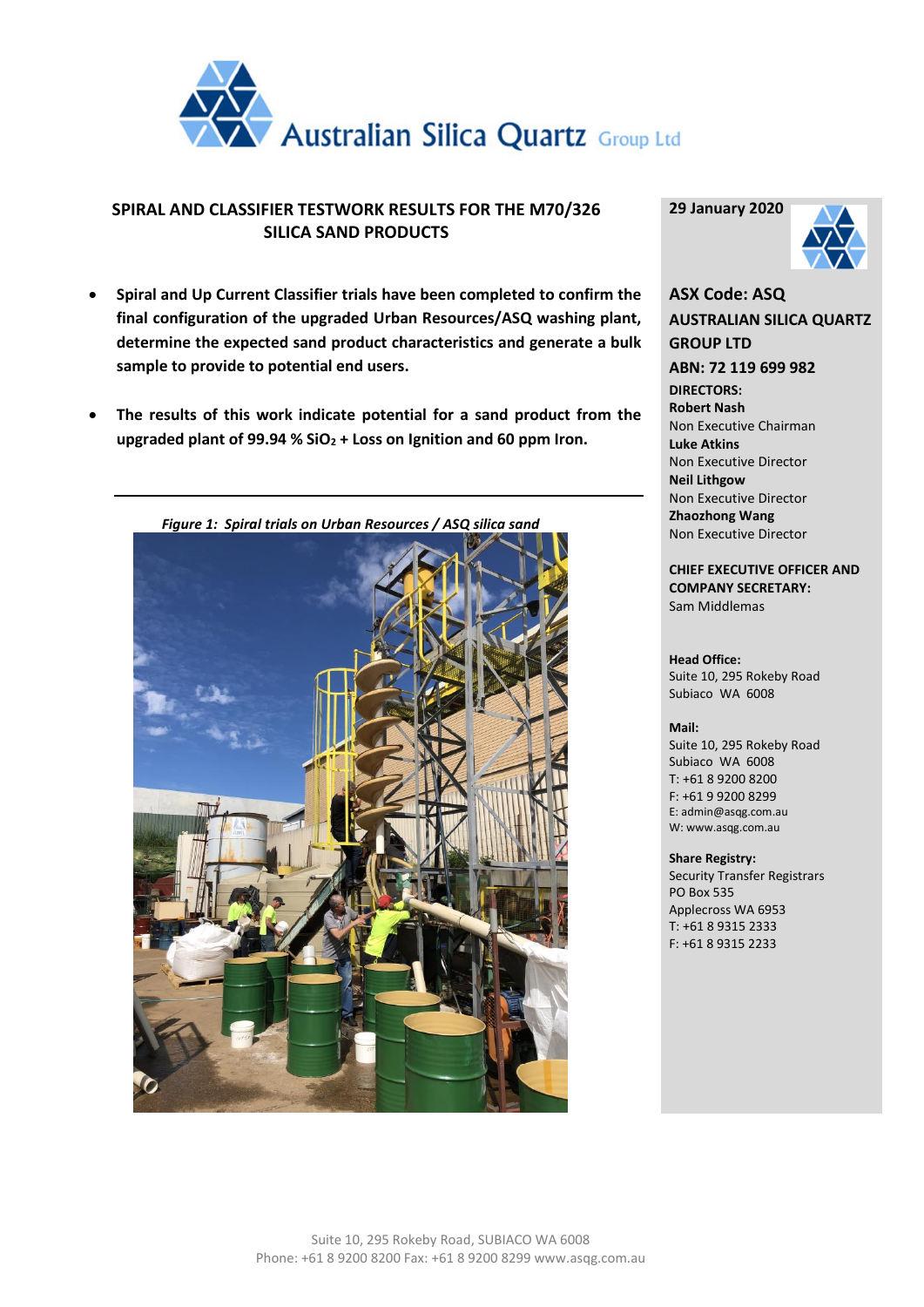

In January 2019 Australian Silica Quartz Group Limited ("**The Company**") executed a binding terms sheet ("Term Sheet") through its wholly owned subsidiary Australian Silica Quartz Pty Ltd ("**ASQ**") with Urban Resources Pty Ltd ("**Urban**") to jointly exploit Urban's Silica Sand deposit located in Bullsbrook, Western Australia (*refer to the Company's ASX release dated 21 January 2019: Updated Silica Sand Term Sheet).*

A JORC 2012 Inferred Mineral Resource of 10.7 million tonnes @ 99.8% SiO2 was completed in early 2019 on the raw sand at the Bullsbrook tenement M70/326 (refer to the Company's ASX release dated 23 April 2019: Marella Road Silica Sand Deposit Maiden Resource).

## **SPIRAL AND UP CURRENT CLASSIFIER TRIALS**

The Company has now completed Spiral and Up Current Classifier trials on washed sand from M70/326 with the purpose of confirming the likely specifications achieved by the plant upgrade proposed by the BRL/Urban operating venture and to generate a bulk sample of processed sand for distribution to potential customers. The test work was carried out by Allied Mineral Laboratories in Perth. Approximately 1,000kg of washed sand was run through a MG6.3 spiral. The spiral produced 7 cuts with cuts 4-7 combined into the product for the classifier. Two sighter runs were completed through the classifier at 15% and 3% overflow (waste) followed by a bulk run of 310 kg with 6% to overflow.

The spiral and classifier circuit was shown to be effective in removing the traces of heavy mineral grains present, residual clay particles along with organic material still present in the sand after preliminary washing.

Chemical analysis of the washed sand product (ASQ-WW1) and the spiral and classified sand bulk sample (ASQ-GWSC1) was competed at Intertek Genalysis Laboratories in Perth.

The Specification Sheet for ASQ-GWW1 has been updated in line with the results from samples collected over 9 consecutive washing plant operating days as determined by Intertek Genalysis with the geochemistry presented below:

| rable 1. ASQ-OW W1 – Opauted chemistry specification |                                |                                          |                  |  |  |  |  |  |  |
|------------------------------------------------------|--------------------------------|------------------------------------------|------------------|--|--|--|--|--|--|
|                                                      |                                | Fe                                       | $SiO2 + LOI (%)$ |  |  |  |  |  |  |
| $112$ ppm                                            | 343 ppm                        |                                          | 99.9 %           |  |  |  |  |  |  |
| $0.0212 \% (Al2O3)$                                  | $0.0572 %$ (TiO <sub>2</sub> ) | $0.0197%$ Fe <sub>2</sub> O <sub>3</sub> | 99.9%            |  |  |  |  |  |  |

### *Table 1: ASQ-GWW1 – Updated chemistry specification*

The theoretical upgraded plant product specification sheet (ASQ-GWSC1) has been updated to reflect the chemistry specification determined by Intertek Genalysis from the Spiralled and Classified sand as presented below:

| $1000C$ and $2000C$<br><u>opauteu chennstry spechneution</u> |                                |           |                  |        |                                |                                    |                 |  |  |
|--------------------------------------------------------------|--------------------------------|-----------|------------------|--------|--------------------------------|------------------------------------|-----------------|--|--|
| Al                                                           | Al <sub>2</sub> O <sub>3</sub> |           | TiO <sub>2</sub> | Fe     | Fe <sub>2</sub> O <sub>3</sub> | LOI <sub>1000</sub> ° <sub>c</sub> | $SiO2 +$<br>LOI |  |  |
| 98 ppm                                                       | 0.0186 %                       | $166$ ppm | 0.0277%          | 60 ppm | 0.009%                         | 0.08%                              | 99.94 %         |  |  |

### *Table 2: ASQ-GWSC1 – Updated chemistry specification*

Spiral and classifier treatment of the sand has also tightened the grain size distribution with a reduction in the very fine and very coarse fractions as shown in the graph below: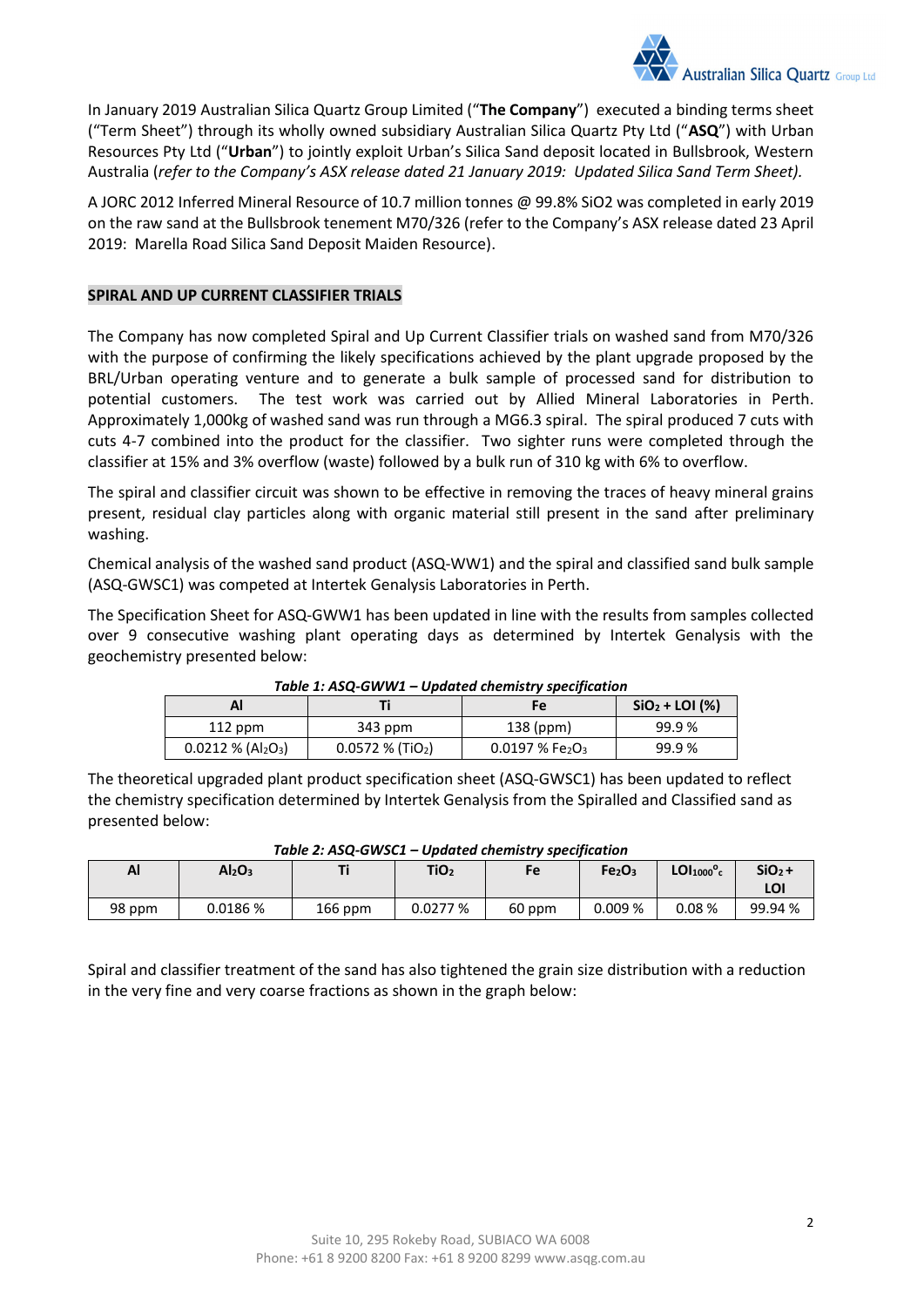



*Figure 2: ASQ-GWW1 vs ASQ-GWSC1 – Particle Size Distributions*

Based on the results, it is not anticipated that the sand will require attritioning or magnetic separation to achieve a saleable product however these techniques may be considered at a later date to further upgrade the product line.

### **Further Information:**

Sam Middlemas, CEO, Australian Silica Quartz Group Ltd smiddlemas@asqg.com.au Phone: (08) 9200 8200

### **Competent persons statement**

The information in this document that relates to exploration results is based on data collected under the supervision of Mr Nick Algie, in his capacity as Exploration Manager for Australian Silica Quartz Group Limited. Mr Algie is a registered member of the Australian Institute of Mining and Metallurgy (AusIMM) and has sufficient experience that is relevant to the type of deposit and style of mineralisation under consideration to qualify as a competent person under the 2012 edition of the "Australian Code for Reporting of Exploration Results, Mineral Resources and Ore Reserves". Mr Algie consents to the inclusion of the data in the form and context in which it appears.

## **Forward Looking Statements**

This report may include forward looking statements. Often, but not always, forward looking statements can generally be identified by the use of forward looking words such as "may", "will", "expect", "intend", "plan", "estimate", "anticipate", "continue", or other similar words and may include, without limitation, statements regarding plans, strategies, and objectives of management. Forward looking statements inherently involve known and unknown risks, uncertainties and other factors that may cause the company's actual results, performance and achievements to differ materially from anticipated results, performance or achievements. Forward looking statements are based on the Company and its management's good faith assumptions relating to the financial, market, regulatory and other relevant environments that will exist and affect the company's business and operations in the future. The Company does not give any assurance that the assumptions on which forward looking statements are based will prove to be correct, or that the Company's business or operations will not be affected in any material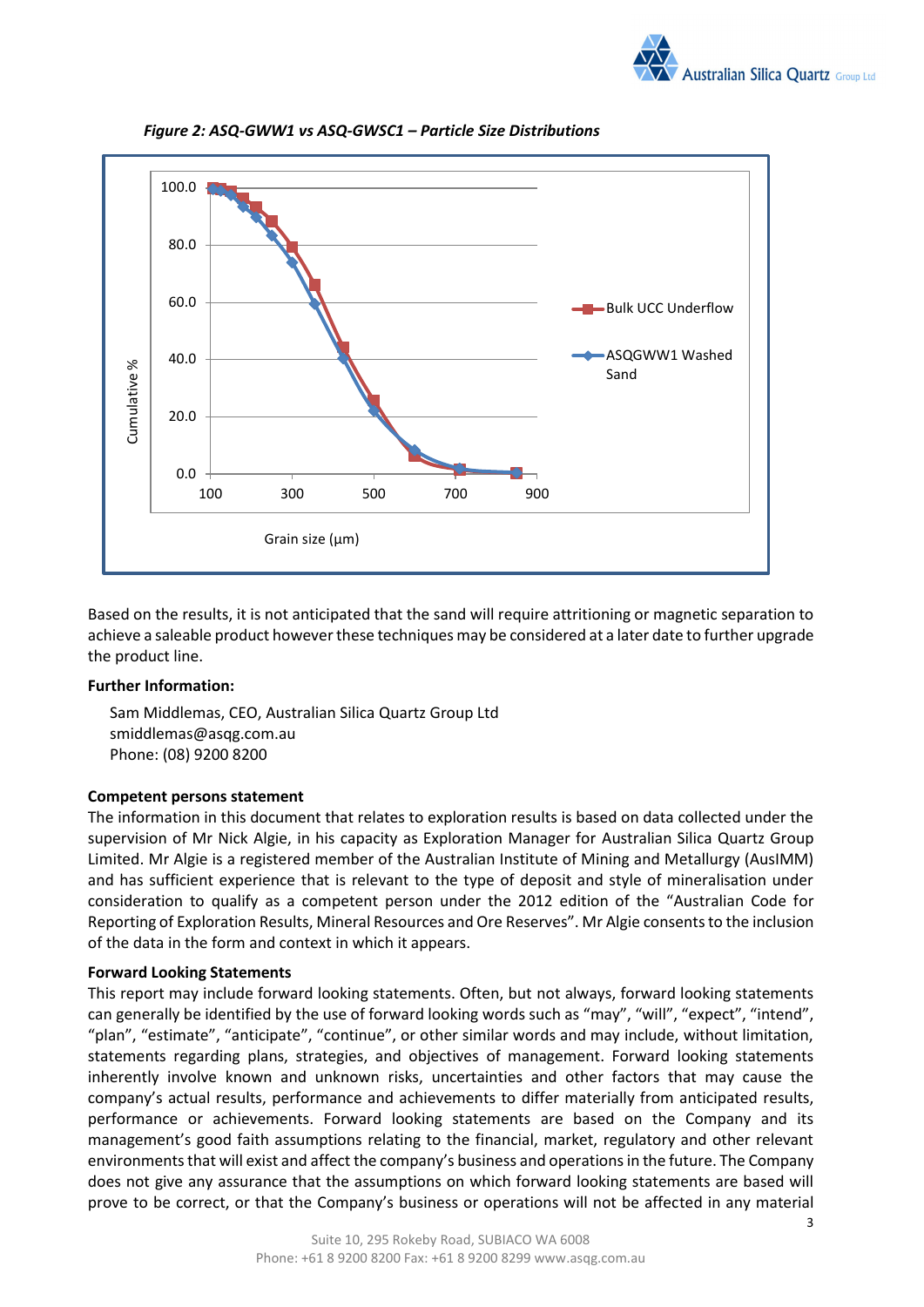

manner by these or other factors not foreseen or foreseeable by the Company or management or beyond the Company's control. Accordingly, readers are cautioned not to place undue reliance on forward looking statements.

## **APPENDIX 1 - JORC 2012 Table 1**

# **Section 1 Sampling Techniques and Data**

(Criteria in this section apply to all succeeding sections.)

| <b>Criteria</b>                                               | <b>Commentary</b>                                                                                                                                                                                                                                                                                                                                                                                                                                                                                                                                                                                                                                                                                                                     |
|---------------------------------------------------------------|---------------------------------------------------------------------------------------------------------------------------------------------------------------------------------------------------------------------------------------------------------------------------------------------------------------------------------------------------------------------------------------------------------------------------------------------------------------------------------------------------------------------------------------------------------------------------------------------------------------------------------------------------------------------------------------------------------------------------------------|
| Sampling techniques                                           | Samples used to determine the average chemistry of the washed sand were grab<br>samples collected by Urban Resources staff from the discharge conveyor of the Urban<br>Resources wash plant<br>The bulk sample used for the spiral and UCC test work was excavated from several<br>$\bullet$<br>locations on the washed sand stockpile using front end loader supervised by ASQ<br>geological staff<br>The Urban Resources washed sand stockpile was generated over a period of more<br>than ten plant operational days with the ROM sand sourced from the main quarry face.<br>The sand used is not expected to be representative of the entire sand resource but is<br>an indication of the material that can be currently produced |
| Drilling techniques                                           | No drilling was completed<br>$\bullet$                                                                                                                                                                                                                                                                                                                                                                                                                                                                                                                                                                                                                                                                                                |
| Drill sample recovery                                         | No drilling was completed<br>$\bullet$                                                                                                                                                                                                                                                                                                                                                                                                                                                                                                                                                                                                                                                                                                |
| Logging                                                       | No logging was completed<br>$\bullet$                                                                                                                                                                                                                                                                                                                                                                                                                                                                                                                                                                                                                                                                                                 |
| Sub-sampling<br>techniques and<br>sample preparation          | For the samples used to determine the average chemistry of the washed sand entire<br>samples were submitted to Intertek Genalysis in Perth. The samples were riffle split to<br>around 200 g and then pulverized in a zirconia bowl pulveriser<br>For the Spiral and Classified sand the samples were split out of the UCC bulk<br>$\bullet$<br>underflow by AML and then delivered to Intertek Genalysis for pulverization in a<br>zirconia bowl pulveriser                                                                                                                                                                                                                                                                          |
| Quality of assay data<br>and laboratory tests                 | The samples were submitted to Intertek Genalysis Analytical Laboratory for analysis<br>$\bullet$<br>where the sample was accurately weighed and digested in a mixture of acids<br>ICP-AES and ICP-MS analysis was used to determine the trace element<br>$\bullet$<br>concentrations with elements converted to the most common oxides<br>Where SiO <sub>2</sub> % is given it is calculated by difference using the oxide values<br>A non-certified minimum 99.99% SiO2 standard was inserted by ASQ for blind analysis<br>by Intertek Genalysis with the testwork samples. Results were within acceptable limits                                                                                                                    |
| Verification of<br>sampling and<br>assaying                   | As these testwork results are preliminary in nature they have not been independently<br>$\bullet$<br>verified                                                                                                                                                                                                                                                                                                                                                                                                                                                                                                                                                                                                                         |
| Location of data<br>points                                    | Sample were collected from the Urban Resources washed sand conveyor and<br>stockpile.                                                                                                                                                                                                                                                                                                                                                                                                                                                                                                                                                                                                                                                 |
| Data spacing and<br>distribution                              | The sand used is not expected to be representative of the entire sand resource but is<br>an indication of the material that can be currently produced                                                                                                                                                                                                                                                                                                                                                                                                                                                                                                                                                                                 |
| Orientation of data in<br>relation to geological<br>structure | The samples were metallurgical in nature and not designed to be representative of the<br>entire deposit                                                                                                                                                                                                                                                                                                                                                                                                                                                                                                                                                                                                                               |
| Sample security                                               | The samples were collected by and remained in the possession of BRL geological staff<br>$\bullet$<br>who delivered the samples to the AML and Intertek Genalysis laboratories in person.<br>Sample receipt lists were manually checked against collection lists and results                                                                                                                                                                                                                                                                                                                                                                                                                                                           |
| Audits or reviews                                             | No internal or external audits have been completed as these results are considered<br>$\bullet$<br>preliminary in nature                                                                                                                                                                                                                                                                                                                                                                                                                                                                                                                                                                                                              |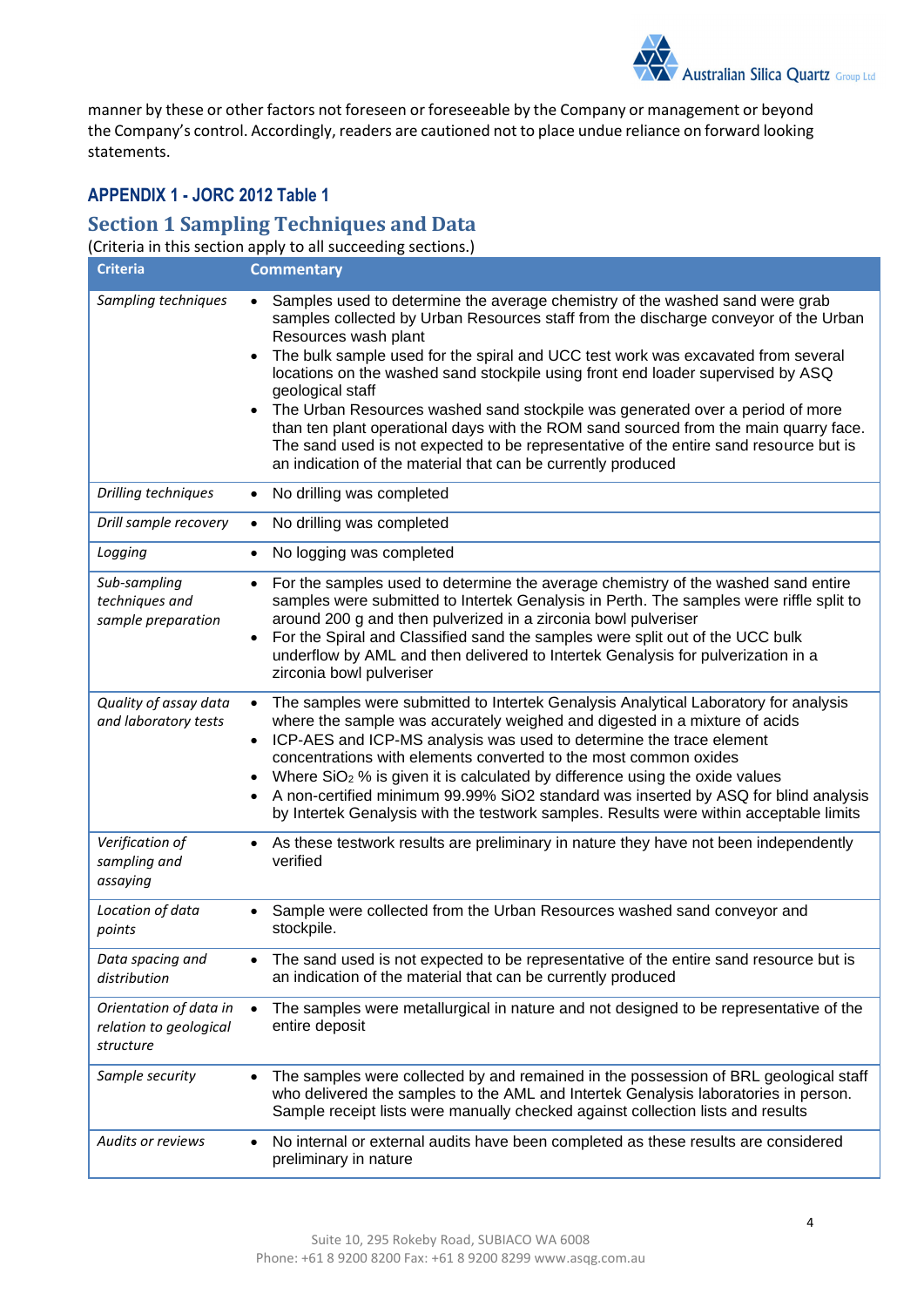

# **Section 2 Reporting of Exploration Results**

## (Criteria listed in the preceding section also apply to this section.)

| <b>Criteria</b>                                                        | <b>Commentary</b>                                                                                                                                                                                                                                                                                                                                                                                                                                                                                                                                                                                                                                                                                                                                                                                                                                                                                                                                                                                                                                                                                                                                                                                                                                                                                                                                                                                                                                                                                                                                                                                                                                                                                                                                                                                                                            |
|------------------------------------------------------------------------|----------------------------------------------------------------------------------------------------------------------------------------------------------------------------------------------------------------------------------------------------------------------------------------------------------------------------------------------------------------------------------------------------------------------------------------------------------------------------------------------------------------------------------------------------------------------------------------------------------------------------------------------------------------------------------------------------------------------------------------------------------------------------------------------------------------------------------------------------------------------------------------------------------------------------------------------------------------------------------------------------------------------------------------------------------------------------------------------------------------------------------------------------------------------------------------------------------------------------------------------------------------------------------------------------------------------------------------------------------------------------------------------------------------------------------------------------------------------------------------------------------------------------------------------------------------------------------------------------------------------------------------------------------------------------------------------------------------------------------------------------------------------------------------------------------------------------------------------|
| Mineral tenement<br>and land tenure<br>status                          | The sand used for the testwork was sourced from M70/326, a granted mining lease<br>(expiry 26/5/2030) and the premises of an existing fully permitted and approved mining<br>operation<br>Mining lease M70/326 is held by Stefanelli Developments Pty Ltd<br>$\bullet$<br>An agreement between Urban and Stefanelli grants Urban the exclusive right to<br>$\bullet$<br>conduct mining on M70/326 subject to an owner royalty. The term of the lease is 7<br>years commencing 1 July 2011 and extendable up to 30 June 2022 with the lease<br>converting to a periodical month by month arrangement at the end of the term subject<br>to termination by either party with one-month notice. Negotiation is underway to extend<br>the agreement for an additional 5 years to 30 June 2027<br>The Development Application approval for the site expires on 12 October 2020 and is<br>the subject of an application for an extension of term. The Company is not aware of<br>any reason that the term will not be extended, and understands that all conditions have<br>been met in accordance with the original approval<br>The operating licence issued under the Environmental Protection Act 1986 expires on<br>the 24th of May 2020 and is the subject of an application for an extension to term. The<br>Company is not aware of any reason that the terms will not be extended, and<br>understands that all conditions have been met in accordance with the Act<br>The mining lease is located on a single freehold title<br>The current trucking route from the site requires trucks to travel north on local roads<br>$\bullet$<br>and enter Great Northern Highway at the newly constructed Stock Road grade<br>separated interchange. This route is currently under review by Urban Resources, Main<br>Roads WA and the City of Swan |
| Exploration done by<br>other parties                                   | In the Gingin project area previous exploration has been completed for silica sand by<br>$\bullet$<br>Silica Sales Pty Ltd, Rocla Quarry Products, and Sorenson Short and Associates, (for<br>West Australian Silica Sand).                                                                                                                                                                                                                                                                                                                                                                                                                                                                                                                                                                                                                                                                                                                                                                                                                                                                                                                                                                                                                                                                                                                                                                                                                                                                                                                                                                                                                                                                                                                                                                                                                  |
| Geology                                                                | The silica sand deposit is located in aeolian sand dunes formed in the quaternary<br>$\bullet$                                                                                                                                                                                                                                                                                                                                                                                                                                                                                                                                                                                                                                                                                                                                                                                                                                                                                                                                                                                                                                                                                                                                                                                                                                                                                                                                                                                                                                                                                                                                                                                                                                                                                                                                               |
| Drill hole Information                                                 | No drilling was completed<br>$\bullet$                                                                                                                                                                                                                                                                                                                                                                                                                                                                                                                                                                                                                                                                                                                                                                                                                                                                                                                                                                                                                                                                                                                                                                                                                                                                                                                                                                                                                                                                                                                                                                                                                                                                                                                                                                                                       |
| Data aggregation<br>methods                                            | Arithmetical averages were used to determine the average chemistry grades and grain<br>sizes for the washed sand product ASQ-GWW1. Grain size analysis was undertaken<br>on 3 samples out of a total of 9 samples for the washed sand product ASQ-GWW1.<br>Each sample was collected over 9 consecutive plant operating days.                                                                                                                                                                                                                                                                                                                                                                                                                                                                                                                                                                                                                                                                                                                                                                                                                                                                                                                                                                                                                                                                                                                                                                                                                                                                                                                                                                                                                                                                                                                |
| Relationship between<br>mineralisation widths<br>and intercept lengths | N/A<br>$\bullet$                                                                                                                                                                                                                                                                                                                                                                                                                                                                                                                                                                                                                                                                                                                                                                                                                                                                                                                                                                                                                                                                                                                                                                                                                                                                                                                                                                                                                                                                                                                                                                                                                                                                                                                                                                                                                             |
| <b>Diagrams</b>                                                        | N/A<br>$\bullet$                                                                                                                                                                                                                                                                                                                                                                                                                                                                                                                                                                                                                                                                                                                                                                                                                                                                                                                                                                                                                                                                                                                                                                                                                                                                                                                                                                                                                                                                                                                                                                                                                                                                                                                                                                                                                             |
| <b>Balanced reporting</b>                                              | This announcement is considered to be a balanced report                                                                                                                                                                                                                                                                                                                                                                                                                                                                                                                                                                                                                                                                                                                                                                                                                                                                                                                                                                                                                                                                                                                                                                                                                                                                                                                                                                                                                                                                                                                                                                                                                                                                                                                                                                                      |
| Other substantive<br>exploration data                                  | No other exploration data is considered material to this report<br>$\bullet$                                                                                                                                                                                                                                                                                                                                                                                                                                                                                                                                                                                                                                                                                                                                                                                                                                                                                                                                                                                                                                                                                                                                                                                                                                                                                                                                                                                                                                                                                                                                                                                                                                                                                                                                                                 |
| Further work                                                           | No further geological work is planned on this deposit<br>$\bullet$                                                                                                                                                                                                                                                                                                                                                                                                                                                                                                                                                                                                                                                                                                                                                                                                                                                                                                                                                                                                                                                                                                                                                                                                                                                                                                                                                                                                                                                                                                                                                                                                                                                                                                                                                                           |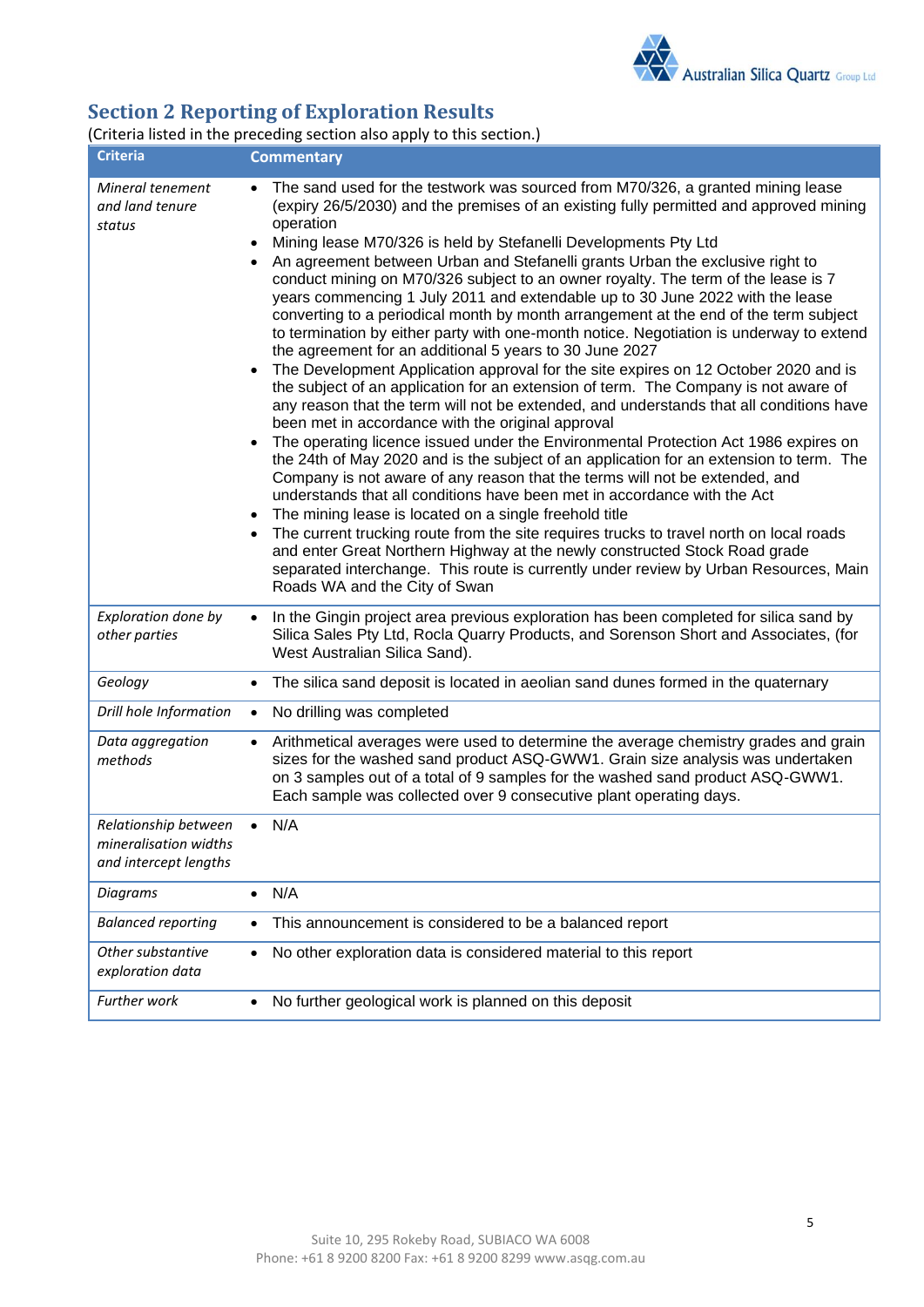

## **APPENDIX 2 – Washed Sand Product (ASQ-GWW1) and Spiraled and Classified Sand (ASQ-GWSC1) Geochemical analysis – Full Data**

| <b>ELEMENTS</b>                      | Al  | Ca | Co                 | Cr | Cu                 | Fe  | К                  | Li | Mg | Mn             | <b>Na</b> | Ni           | P  | SiO2 (%) | Ti  | v            | LOI  |
|--------------------------------------|-----|----|--------------------|----|--------------------|-----|--------------------|----|----|----------------|-----------|--------------|----|----------|-----|--------------|------|
| <b>LIMITS OF</b><br><b>DETECTION</b> | 50  | 50 | 1                  | 5  | $\mathbf{1}$       | 10  | 20                 | 1  | 20 | 1              | 20        | $\mathbf{1}$ | 50 | 0.1      | 5   | $\mathbf{1}$ | 0.01 |
| ASQ-GWW1<br>19/06/13                 | 142 | Χ  | X                  | Χ  | Χ                  | 151 | $\pmb{\mathsf{X}}$ | 4  | 27 | 4              | 50        | Χ            | X  | 99.8     | 349 | X            | 0.05 |
| ASQ-GWW1<br>19/06/14                 | 113 | Χ  | X                  | X  | X                  | 144 | 46                 | 4  | X  | $\overline{4}$ | 49        | X            | X  | 99.8     | 344 | $\mathbf{1}$ | 0.04 |
| ASQ-GWW1<br>19/06/19                 | 107 | X  | X                  | Χ  | $\pmb{\mathsf{X}}$ | 150 | 44                 | 4  | Χ  | 5              | 35        | X            | X  | 99.8     | 393 | Χ            | 0.03 |
| ASQ-GWW1<br>19/06/20                 | 106 | Χ  | X                  | X  | X                  | 133 | 43                 | 5  | X  | 4              | 31        | X            | X  | 99.9     | 344 | X            | 0    |
| ASQ-GWW1<br>19/06/21                 | 100 | Χ  | X                  | X  | X                  | 106 | 40                 | 5  | X  | 3              | 44        | X            | X  | 99.9     | 288 | X            | 0.02 |
| ASQ-GWW1<br>19/06/24                 | 116 | X  | X                  | X  | X                  | 173 | 45                 | 5  | 25 | 5              | 37        | X            | X  | 99.8     | 364 | X            | 0.02 |
| ASQ-GWW1<br>19/06/25                 | 124 | Χ  | X                  | X  | X                  | 186 | 42                 | 5  | 24 | 5              | 37        | X            | X  | 99.8     | 403 | X            | 0.06 |
| ASQ-GWW1<br>19/06/26                 | 104 | X  | X                  | X  | X                  | 79  | 34                 | 5  | X  | 3              | 49        | X            | X  | 99.8     | 317 | X            | 0.06 |
| ASQ-GWW1<br>19/06/27                 | 101 | Χ  | $\pmb{\mathsf{X}}$ | Χ  | Χ                  | 123 | 43                 | 5  | Χ  | 3              | 45        | X            | X  | 99.8     | 290 | Χ            | 0.07 |
| ASQ-GWSC1                            | 98  | Χ  | X                  | X  | Χ                  | 60  | 32                 | 4  | 40 | 1              | 42        | X            | X  | 99.8     | 166 | X            | 0.08 |

**(Concentrations in ppm unless marked as %)**

# **APPENDIX 3 – Washed Sand Product (ASQ-GWW1) Grain Size Distribution – Full Data**

| <b>SCREEN SIZE ANALYSIS</b> |                                                      |       |                             |                 |
|-----------------------------|------------------------------------------------------|-------|-----------------------------|-----------------|
| <b>SAMPLE DETAIL</b>        | <b>SCREEN</b><br><b>SCREEN</b><br>SIZE (um)<br>WT(g) |       | % WT<br><b>Distribution</b> | % WT<br>Passing |
|                             | 850                                                  | 3.1   | 0.5                         | 99.5            |
|                             | 710                                                  | 9.4   | 1.6                         | 97.8            |
|                             | 600                                                  | 38.1  | 6.6                         | 91.3            |
|                             | 500                                                  | 75.9  | 13.1                        | 78.2            |
|                             | 425                                                  | 101.3 | 17.5                        | 60.7            |
|                             | 355                                                  | 116.5 | 20.1                        | 40.6            |
| ASQ-GWW1-19/06/19           | 300                                                  | 82.0  | 14.1                        | 26.5            |
|                             | 250                                                  | 57.8  | 10.0                        | 16.5            |
|                             | 212                                                  | 36.2  | 6.2                         | 10.3            |
|                             | 180                                                  | 21.6  | 3.7                         | 6.6             |
|                             | 150                                                  | 23.7  | 4.1                         | 2.5             |
|                             | 125                                                  | 9.2   | 1.6                         | 0.9             |
|                             | 106                                                  | 3.3   | 0.6                         | 0.3             |
|                             | 90                                                   | 0.9   | 0.2                         | 0.2             |
|                             | 63                                                   | 0.5   | 0.1                         | 0.1             |
|                             | 53                                                   | 0.4   | 0.1                         | 0.0             |
|                             | 45                                                   | 0.0   | 0.0                         | 0.0             |
|                             | 38                                                   | 0.0   | 0.0                         | 0.0             |
| Start Wt. 589.65g           | $-38$                                                | 0.2   | 0.0                         |                 |
|                             | <b>TOTAL</b>                                         | 580.1 | 100.00                      |                 |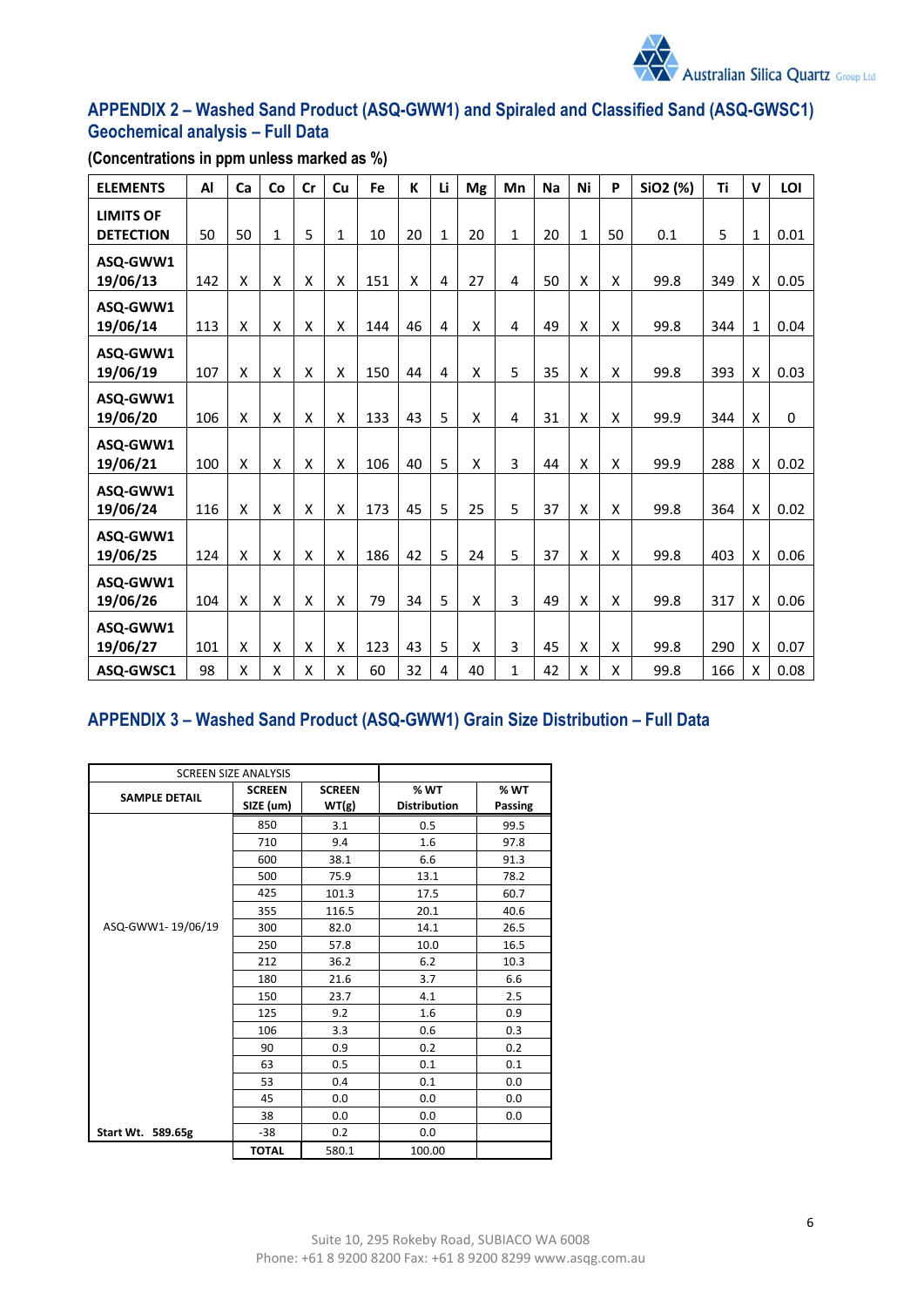

| <b>SAMPLE DETAIL</b> | <b>SCREEN</b><br>SIZE (um) | <b>SCREEN</b><br>WT(g) | % WT<br><b>Distribution</b> | % WT<br>Passing |
|----------------------|----------------------------|------------------------|-----------------------------|-----------------|
|                      | 850                        | 2.0                    | 0.4                         | 99.6            |
|                      | 710                        | 7.3                    | 1.4                         | 98.2            |
|                      | 600                        | 33.2                   | 6.3                         | 91.9            |
|                      | 500                        | 72.1                   | 13.8                        | 78.1            |
|                      | 425                        | 88.3                   | 16.9                        | 61.3            |
|                      | 355                        | 103.6                  | 19.8                        | 41.5            |
| ASQ-GWW1-19/06/24    | 300                        | 76.0                   | 14.5                        | 27.0            |
|                      | 250                        | 51.6                   | 9.9                         | 17.1            |
|                      | 212                        | 33.9                   | 6.5                         | 10.7            |
|                      | 180                        | 20.5                   | 3.9                         | 6.7             |
|                      | 150                        | 21.8                   | 4.2                         | 2.6             |
|                      | 125                        | 8.4                    | 1.6                         | 1.0             |
|                      | 106                        | 3.0                    | 0.6                         | 0.4             |
|                      | 90                         | 0.9                    | 0.2                         | 0.2             |
|                      | 63                         | 0.4                    | 0.1                         | 0.2             |
|                      | 53                         | 0.6                    | 0.1                         | 0.0             |
|                      | 45                         | 0.0                    | 0.0                         | 0.0             |
|                      | 38                         | 0.0                    | 0.0                         | 0.0             |
| Start Wt. 525.30g    | $-38$                      | 0.2                    | 0.0                         |                 |
|                      | <b>TOTAL</b>               | 523.8                  | 100.00                      |                 |

| <b>SAMPLE DETAIL</b> | <b>SCREEN</b><br>SIZE (um) | <b>SCREEN</b><br>WT(g) | % WT<br><b>Distribution</b> | % WT<br>Passing |
|----------------------|----------------------------|------------------------|-----------------------------|-----------------|
|                      | 850                        | 1.5                    | 0.3                         | 99.7            |
|                      | 710                        | 8.2                    | 1.6                         | 98.2            |
|                      | 600                        | 33.7                   | 6.4                         | 91.8            |
|                      | 500                        | 76.3                   | 14.5                        | 77.3            |
|                      | 425                        | 108.3                  | 20.5                        | 56.8            |
|                      | 355                        | 91.8                   | 17.4                        | 39.3            |
| ASQ-GWW1-19/06/26    | 300                        | 77.9                   | 14.8                        | 24.6            |
|                      | 250                        | 45.1                   | 8.6                         | 16.0            |
|                      | 212                        | 34.0                   | 6.4                         | 9.6             |
|                      | 180                        | 18.9                   | 3.6                         | 6.0             |
|                      | 150                        | 19.9                   | 3.8                         | 2.2             |
|                      | 125                        | 7.4                    | 1.4                         | 0.8             |
|                      | 106                        | 2.5                    | 0.5                         | 0.3             |
|                      | 90                         | 0.7                    | 0.1                         | 0.2             |
|                      | 63                         | 0.4                    | 0.1                         | 0.1             |
|                      | 53                         | 0.4                    | 0.1                         | 0.0             |
|                      | 45                         | 0.1                    | 0.0                         | 0.0             |
|                      | 38                         | 0.0                    | 0.0                         | 0.0             |
| Start Wt. 528.89g    | $-38$                      | 0.1                    | 0.0                         |                 |
|                      | <b>TOTAL</b>               | 527.2                  | 100.00                      |                 |